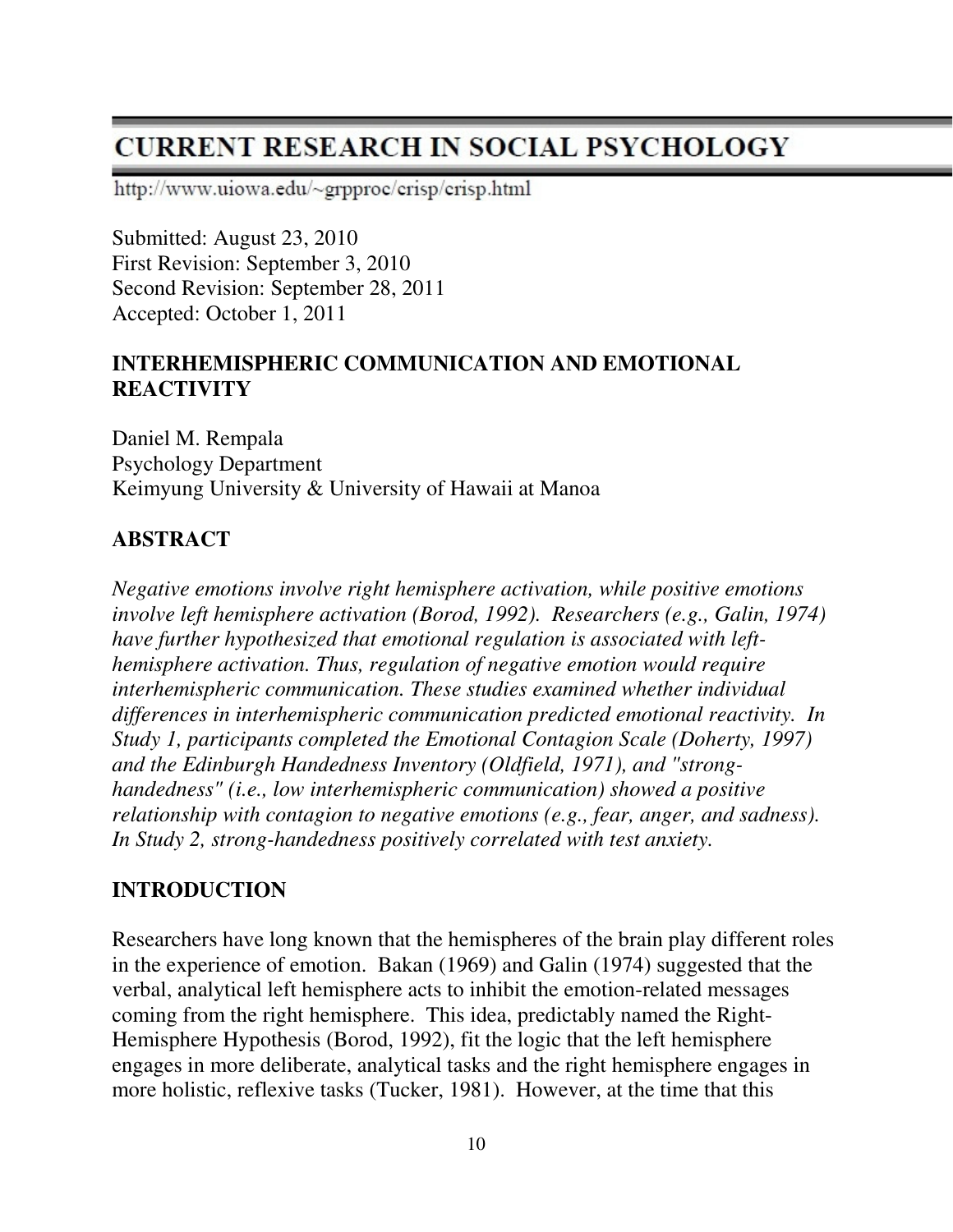hypothesis was prominent, technological options for studying brain activity were limited to examining sensory dominance in different sides of the body (e.g., using preferences in visual or auditory fields), brain damage studies, and EEG experiments.

A competing hypothesis, the so-called Valence Hypothesis, emerged during the 1980's (Bryden, 1982; Silberman & Weingartner, 1986) and gradually accumulated support as brain imaging technology (e.g., PET Scans, fMRI) became available (Pizzagalli, Shackman, & Davidson, 2003). This hypothesis states that the neurological activation associated with an emotional response depends on the valence (i.e., positive or negative) of the emotion (Borod, 1992). Specifically, positive emotions (e.g., love or joy) typically involve left hemisphere activation, while negative emotions (e.g., anger, fear, sadness) typically involve right hemisphere activation. This arrangement seems especially adaptive because, the right posterior (i.e., parietal) region of the brain activates during threat responses and leads to increased visuo-spatial attention, vigilance, and autonomic arousal (Heller, Koven, & Miller, 2003). Thus, when threat is detected, no interhemispheric interaction is required in order to efficiently engage in the emotional processing (fear or anger) necessary to respond to the threat.

This left-positive, right-negative distinction generally has produced reliable results. The left hemisphere shows activation during approach behaviors (Davidson, 2000) and when processing reward information (O'Doherty, Kringelbach, Rolls, Hornak, & Andrews, 2001) or pleasant visual information (Canli, Desmond, Zhao, Glover, & Gabrieli, 1998). Conversely, in the same studies, the right hemisphere showed activation during avoidance behaviors and processing punishment and aversive visual stimuli.

## **The Development of Hemispheric Differentiation of Emotion**

Fox and Davidson (1986) found some support for the Valence Hypothesis in newborns. Using EEG scans, they discovered greater left-frontal activation when newborns received a sucrose solution, which infants find pleasant. However, they found no correspondingly negative reaction to an aversive substance: citric acid. Infants showed facial disgust, but showed no increase in electrical activity of the right-frontal hemisphere. This represents a common finding in the infant literature: the left hemisphere reliably activates during positive emotions, but righthemisphere activation is far less predictable. For instance, in multiple studies of ten-month-olds, pleasurable stimuli produced left-frontal activation, but aversive stimuli did not easily produce right-frontal activation (Davidson & Fox, 1982; Fox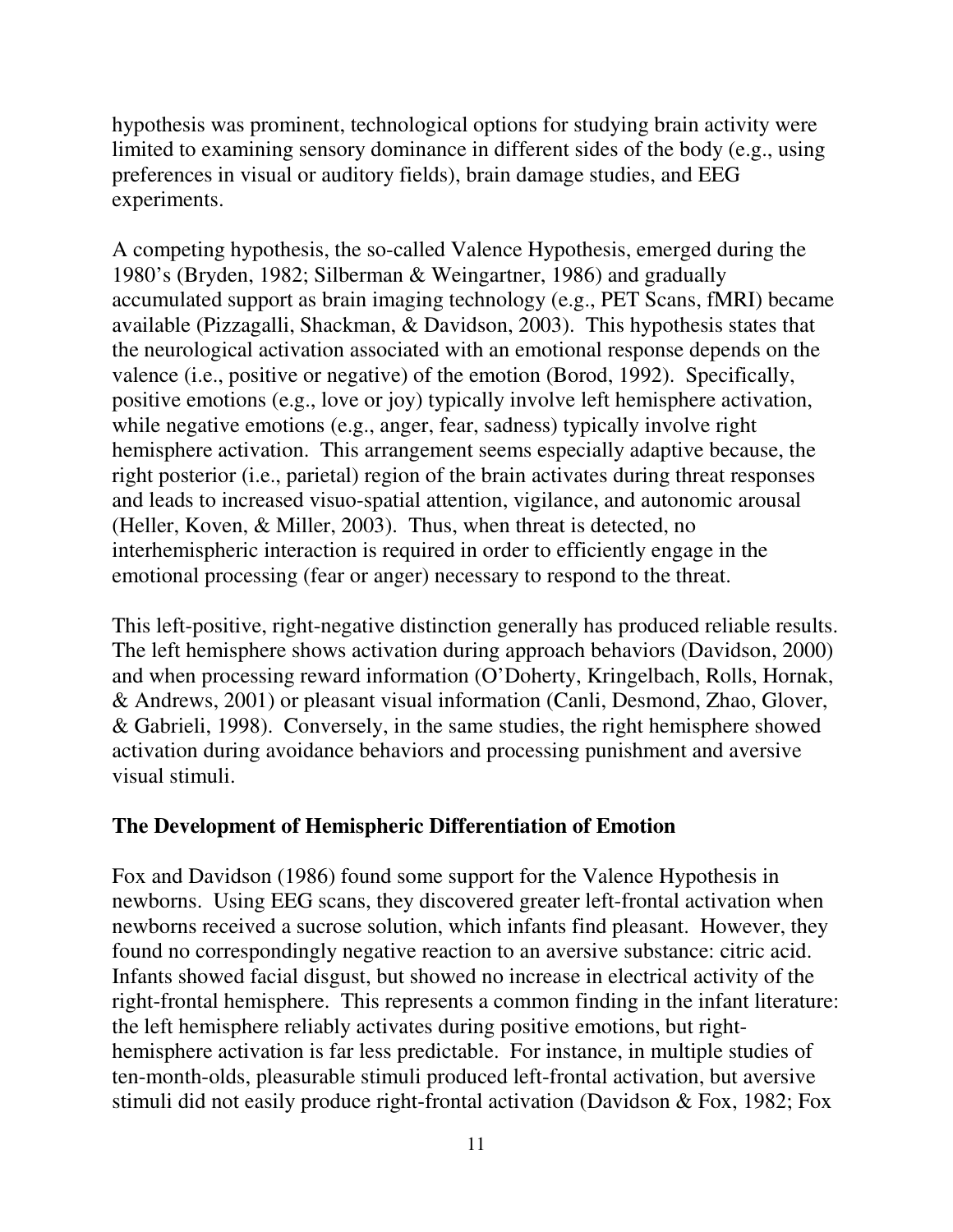& Davidson, 1988). This, despite the fact that, according to various theories of emotional development (e.g., Izard, 1991; Sroufe, 1979), children should be displaying each of the basic negative emotions by ten months of age.

Thus, while researchers have identified general patterns of hemispheric activation, these results can defy dichotomous categorization. For instance, even though positive emotions imply approach behaviors, and correspondingly, negative emotions imply avoidance behaviors, in actual practice, emotion categories and behavior categories do not always align. For example, an angry person may advance upon a target, or a sad person may feel motivated to seek others for comfort (Davidson & Fox, 1988). The neurological response also may depend upon the behavioral options available. For example, in a study that featured students reading about a tuition increase at their university, when participants read that administrators were considering the increase (i.e., it could still be prevented) rather than having already made a definite decision, the angered participants actually showed left-frontal activation (Harmon-Jones, Sigelman, Bohlig, & Harmon-Jones, 2003).

This returns us to the idea proposed by Bakan (1969) and Galin (1974), that another part of the brain might become active while regulating these reflexive, typically right-hemisphere responses. Both authors proposed that the analytic, left hemisphere acts as the emotional regulator, and Buck (1985) supported this idea by pointing out the major difference between humans and other animals is our capacity for language (also associated with left hemisphere activation) and this, in turn, may provide us with a greater capacity for regulating our emotions.

Beginning at about eighteen months, as verbal ability dramatically increases one's capacity for interacting with one's social environment, strategies for self-regulation increase accordingly. Children can use advanced motor skills or rudimentary verbal ability to directly manipulate or distract themselves from the source of their frustration (Grolnick, Bridges, & Connell, 1996; Mangelsdorf, Shapiro, & Marzolf, 1995). As verbal ability increases, the amount and depth of communication between a child and caregiver increases as well. Around the age of three, children begin to internalize display rules expressed by caregivers and can better suppress emotional display (Lewis, Sullivan, Stranger, & Weiss, 1989). Self-regulation strategies learned from parents often involve either mental distraction from, or contemplation of, the emotion-evoking experiences (Thompson, 1998).

Thus, consistent with the Valence Hypothesis, we would expect negative emotional responses to be associated with right hemisphere activation. However,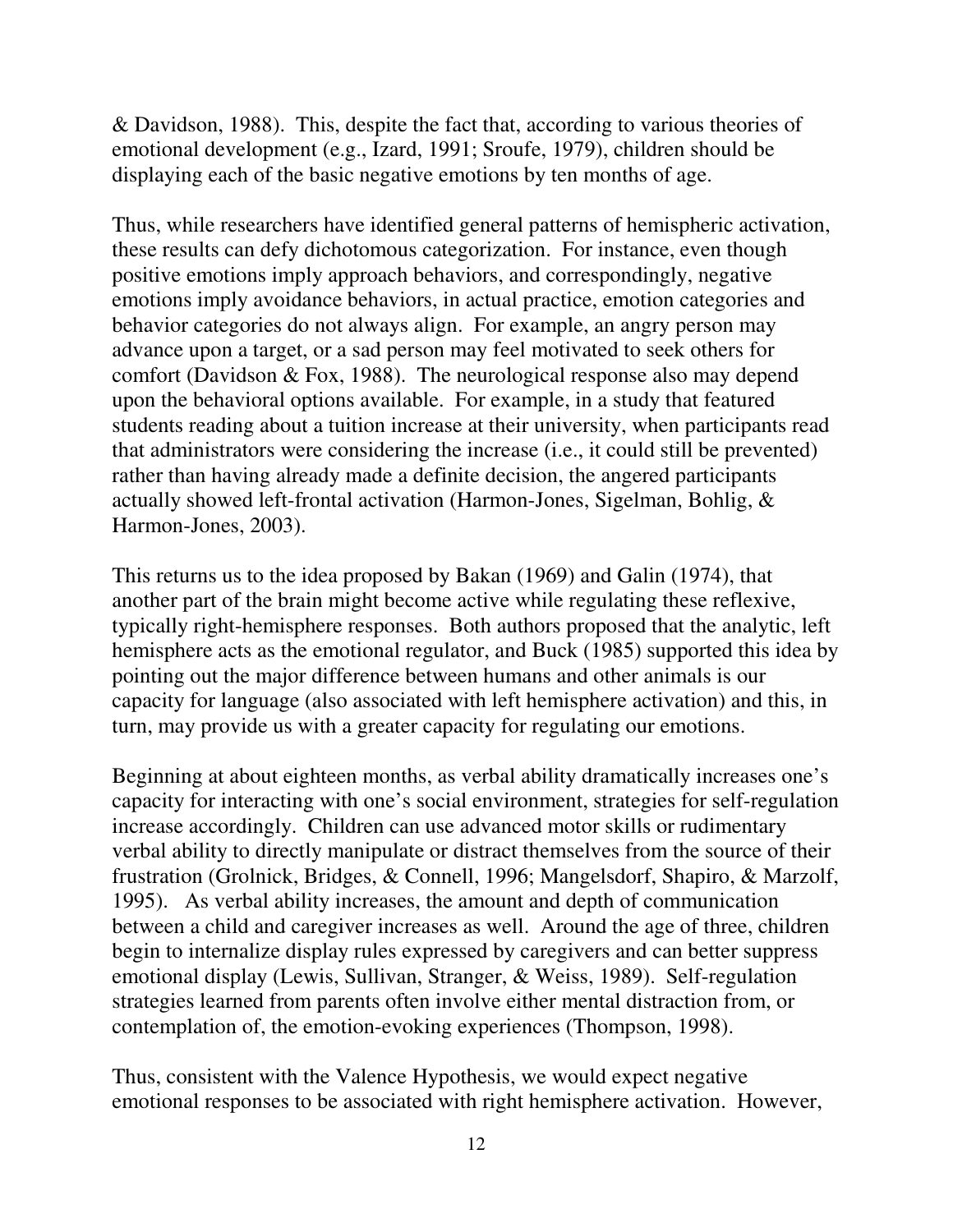consistent with the Right Hemisphere Hypothesis, we would expect regulation of these negative emotional states to be associated with left hemisphere activation, especially when verbal strategies are utilized.

# **The Current Studies**

The following studies examine whether interhemispheric communication predicts our ability to regulate negative emotions. Interhemispheric communication refers to the process of transmitting messages from one hemisphere of the brain, across the corpus callosum, to the other hemisphere (Van der Knaap & Van der Ham, 2011). If the right hemisphere activates during negative emotional experiences and the left hemisphere activates during the regulation process, an individual who experiences greater interhemispheric communication may experience an increased ability to regulate his or her negative emotions, and in turn, would experience a less intense negative response. Study 1 specifically examines whether our measure of interhemispheric communication (measured by handedness scores) influences the degree to which we experience specific emotions (measured by self-reported emotional contagion scores).

# **STUDY 1**

# **METHOD**

# **Procedure**

142 undergraduate psychology students (47 males and 95 females) at the University of Hawaii at Manoa completed both the Emotional Contagion Scale (Doherty, 1997) and the Edinburgh Handedness Inventory (Oldfield, 1971).

*Handedness.* The Edinburgh Handedness Inventory (Oldfield, 1971) lists ten tasks (e.g., opening jars), and participants indicate which hand they use to perform the task. They receive five options, each of which later receives a point value: "Always Left" (-10), "Usually Left" (-5), "No Preference" (0), "Usually Right" (5), and "Always Right" (10). Thus, scores range from -100 to 100. Individuals who perform a variety of tasks with either hand (i.e., "mixed-handers") are thought to have more efficient hemispheric interaction (Cherbuin & Brinkman, 2006). Individuals who score below 80 on the EPI (roughly half of the population) fall into this category (Christman, 1995). Thus, for this study, we measured participants on a continuum from strong-handed (either left or right) to mixedhanded. In order to obtain this measure, we calculated absolute values of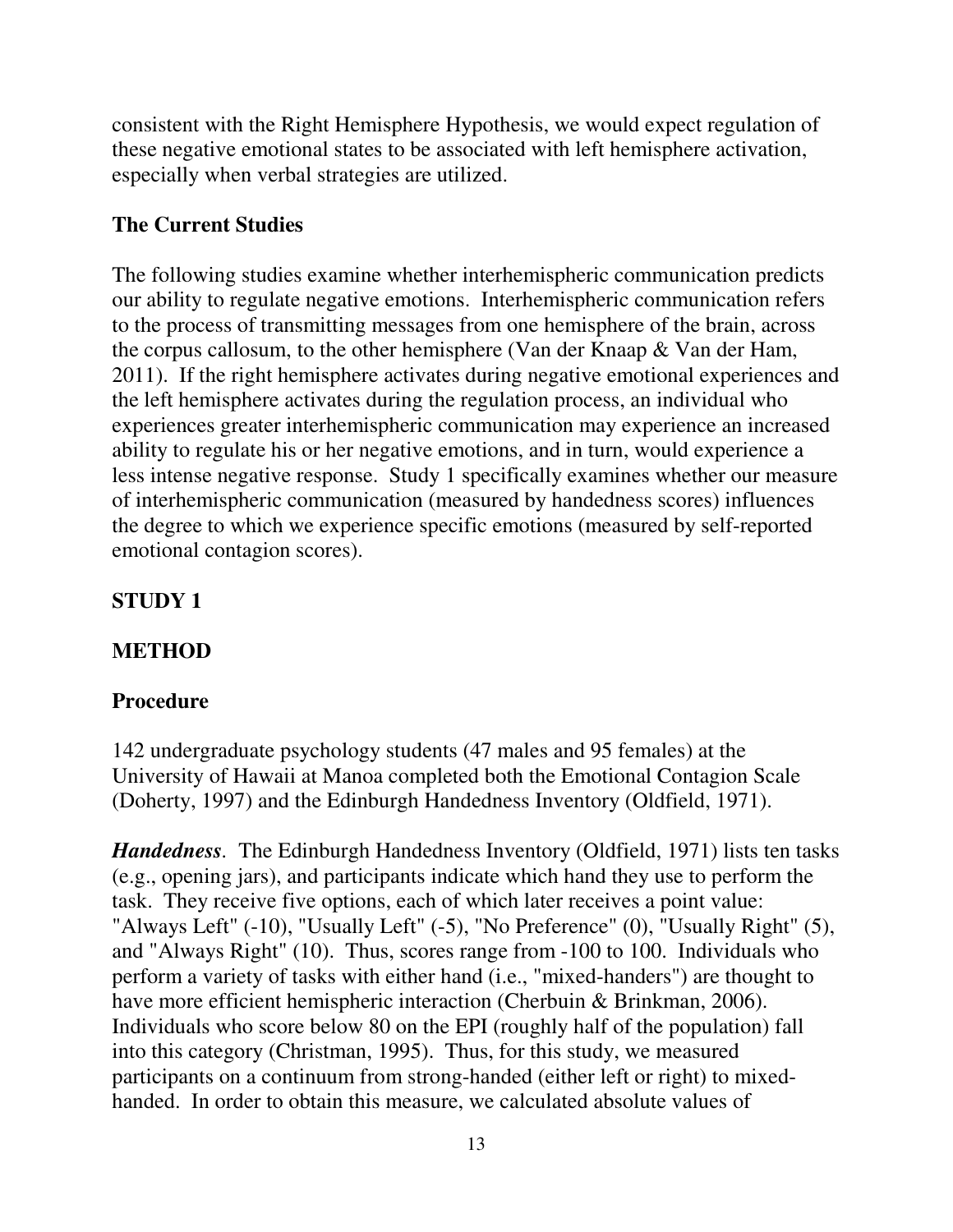handedness scores, such that participants who performed all listed tasks exclusively with their left hands (i.e., those with scores of -100) were equivalent to those who perform the tasks exclusively with their right hands (i.e., those with scores of 100). For the Handedness measure, then, higher values indicate a greater tendency to use one hand to perform tasks and less interhemispheric communication.

*Emotional Contagion Scale.* Emotional contagion has been defined as "the tendency to automatically mimic and synchronize facial expressions, vocalizations, postures, and movements with those of another person, and, consequently, to converge emotionally" (Hatfield, Cacioppo, & Rapson, 1992, p. 153-154). The emotional contagion that people experience during a dyadic interaction could be affected by the parts of the nervous system that initially activate this synchrony and mimicry, the feedback they receive from the person they are interacting with, or the their own self-perception (e.g., "I am scowling, so I must be angry") (Hatfield, Cacioppo, & Rapson, 1994).

For the purpose of this study, individual susceptibility to vicariously experience different emotions was measured using the Emotional Contagion Scale (Doherty, 1997). It consists of fifteen statements, three for each of the five basic emotions, as identified by Fischer, Shaver, and Carnochan (1990): Love, Joy, Anger, Sadness, and Fear. For each of the fifteen items, participants indicate the degree to which the statement applies to them  $(5 = "Always true of me," 1 = "Never true of me").$ A sample item for the anger subscale is: "I tense when overhearing an angry argument."

According to Doherty (1997), this scale features high internal reliability as a unidimensional construct (*alpha* = .90) and as a two-factor construct with positive emotion and negative emotion scales (.82 and .80, respectively). Despite the five, three-item subscales having insufficient alpha levels, Lundqvist and Kevrekidis (2008) make a compelling argument for the validity of using a five-factor model for the scale. The Emotional Contagion Scale also has been correlated significantly with responsiveness to afferent feedback (*r* = .30) and facial affect mimicry (*r* = .25) (Doherty, 1997).

Emotional contagion was chosen for this study because, as a reflexive response, it provides a relatively pure emotional experience in the sense that it requires minimal context. In fact, it only requires exposure to someone else experiencing strong emotion and the ability to recognize the emotion. We will examine emotional contagion using the five subscales and in terms of positive emotions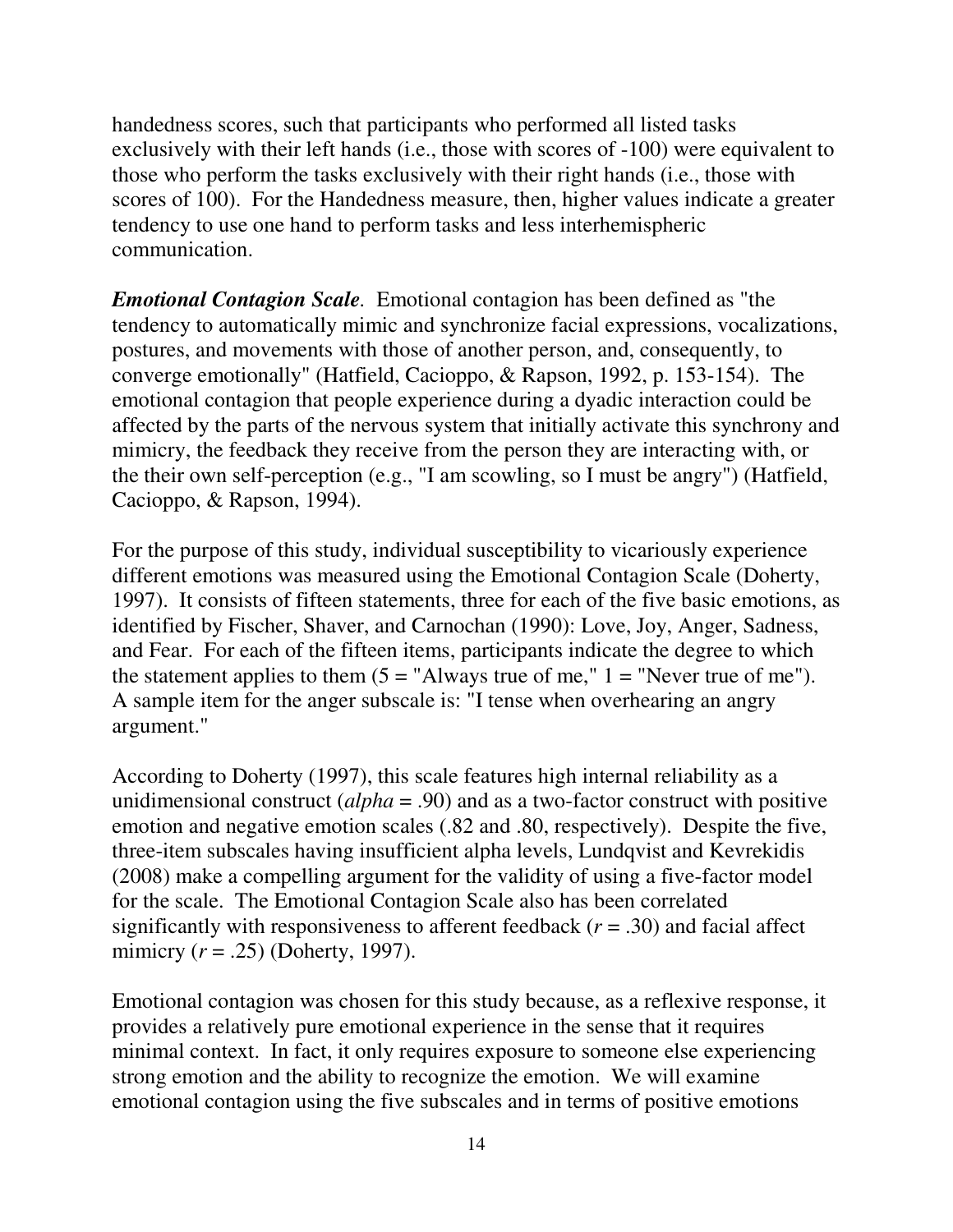versus negative emotions. Higher Emotional Contagion Scale scores imply greater contagion and a more powerful emotional experience.

*Hypotheses.* We predicted that greater interhemispheric communication (indicated by lower Handedness scores) would be associated with less contagion of negative emotion. We also predicted that Handedness would not correlate with contagion of positive emotions because (1) positive emotions and regulation both are associated with left hemisphere activation and (2) the need to regulate positive emotions is typically less pressing than the need to regulate negative emotions.

# **RESULTS**

We conducted linear regressions using Handedness ( $M = 78.47$ ,  $SD = 20.61$ , for the current sample) as the predictor variable and the five subscales of the Emotional Contagion Scale as outcome variables. Handedness was a marginally significant predictor for Sadness,  $t(141) = 1.88$ , *beta* = .16,  $p < .07$ , such that mixed-handed participants reported less contagion to sadness than strong-handed participants. Handedness significantly predicted Anger,  $t(141) = 2.24$ , *beta* = .19,  $p < .05$ , such that mixed-handed participants reported less contagion to anger than strong-handed participants. Handedness also significantly predicted Fear, *t* (141) = 2.05, *beta* =  $.17, p < .05$ , such that mixed-handed participants reported less contagion to fear than strong-handed participants.

Handedness failed to significantly predicted Happiness or Love scores on the Emotional Contagion Scale. However, as with the previous analyses, Handedness was positively related to both variables, such that mixed-handed participants reported less contagion than strong-handed participants.

Overall, Handedness significantly predicted Negative Emotions (i.e., Anger, Fear, and Sadness),  $t(140) = 2.57$ , *beta* = .21,  $p < .05$ , such that mixed-handed participants reported less contagion to negative emotions than strong-handed participants. Handedness failed to significantly predict the self-reported experience of Positive Emotions (i.e., Love and Happiness).

# **DISCUSSION**

Handedness significantly predicted susceptibility for two of the three negative emotions (Fear and Anger), served as a marginally significant predictor for the other negative emotions (Sadness), and did not significantly predict positive emotions. We anticipated this general pattern of results because positive emotions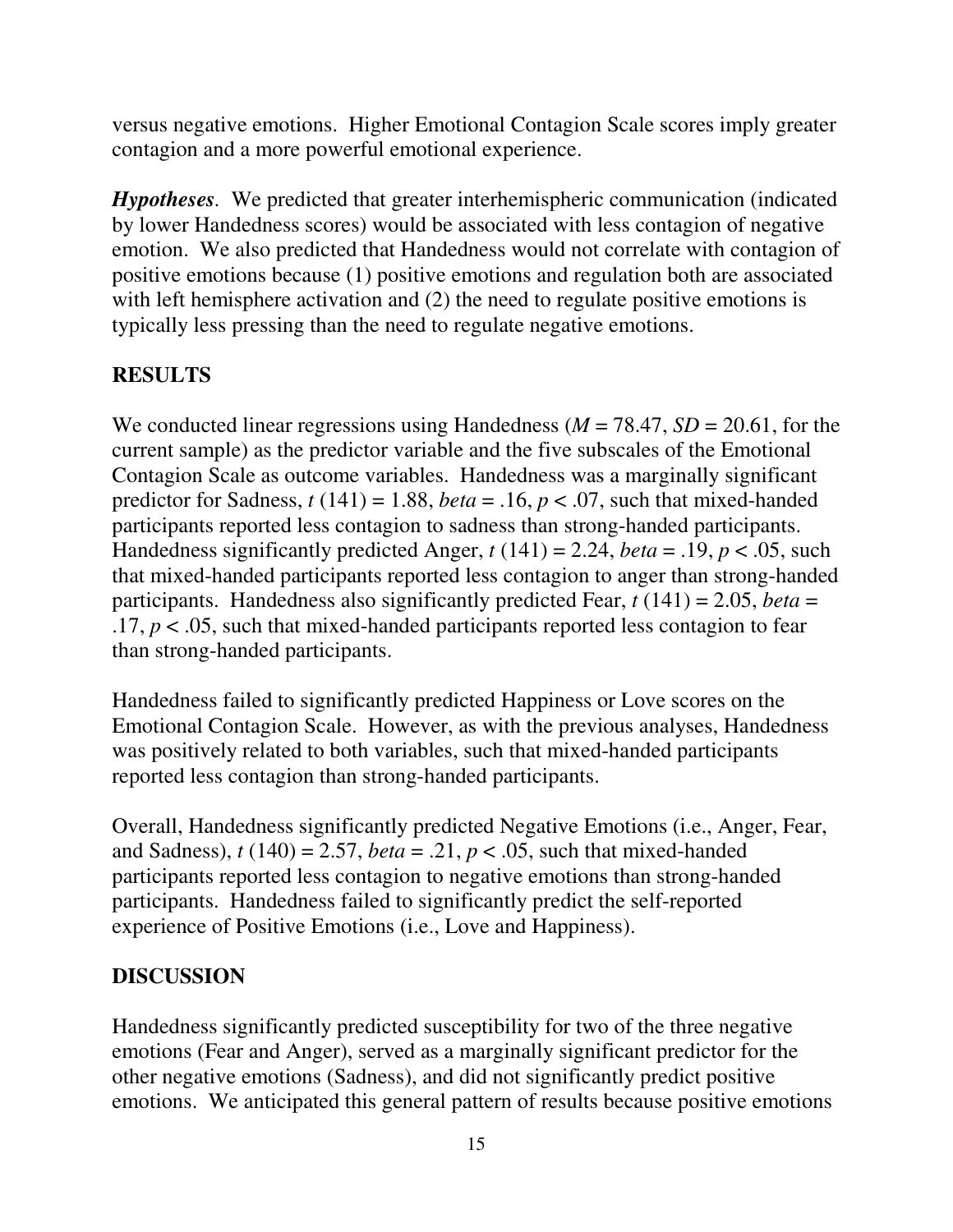and emotional regulation both involve left hemisphere activation, and thus, do not require interhemispheric communication, whereas emotional regulation and negative emotion are associated with activation in opposite hemispheres. Also, when one experiences negative emotions, one tends to be more motivated to regulate them than would be the case with positive emotions.

Handedness did not predict Sadness as strongly as it did Anger and Fear. One qualitative difference between these emotions is that Anger and Fear both require a more immediate regulatory response than Sadness (not always, but unlike sadness, anger and fear often involve the interpretation of threat from the environment). Perhaps efficient interhemispheric communication is more vital for regulating threat-based emotions.

An obvious weakness of Study 1 is that its low external validity; the emotional measure involved a retroactive self-report. Study 2 examined the ability of interhemispheric communication to predict test anxiety. We asked participants how much anxiety they were experiencing before taking an in-class exam for an upper-level psychology course. We also controlled for how well they thought they did on the exam, since we anticipated that outcome expectation might influence anxiety.

# **STUDY 2**

## **METHOD**

# **Procedure**

160 undergraduate psychology students (96 females and 64 males) at Keimyung University in South Korea first completed the Edinburgh Handedness Inventory (Oldfield, 1971), and scores were calculated as described in Study 1. Then, on the day of a psychology midterm exam later in the semester, they completed a pair of additional items. They answered the first question, "How much anxiety are you feeling right now?" ( $1 =$  "None at all,"  $7 =$  "A great deal"), right before the exam. They answered the second question, "How well do you think you did on this exam?" ( $1 =$  "Very poorly,"  $7 =$  "Very well"), after completing their exam. We will refer to this last variable as "expected performance."

# **RESULTS**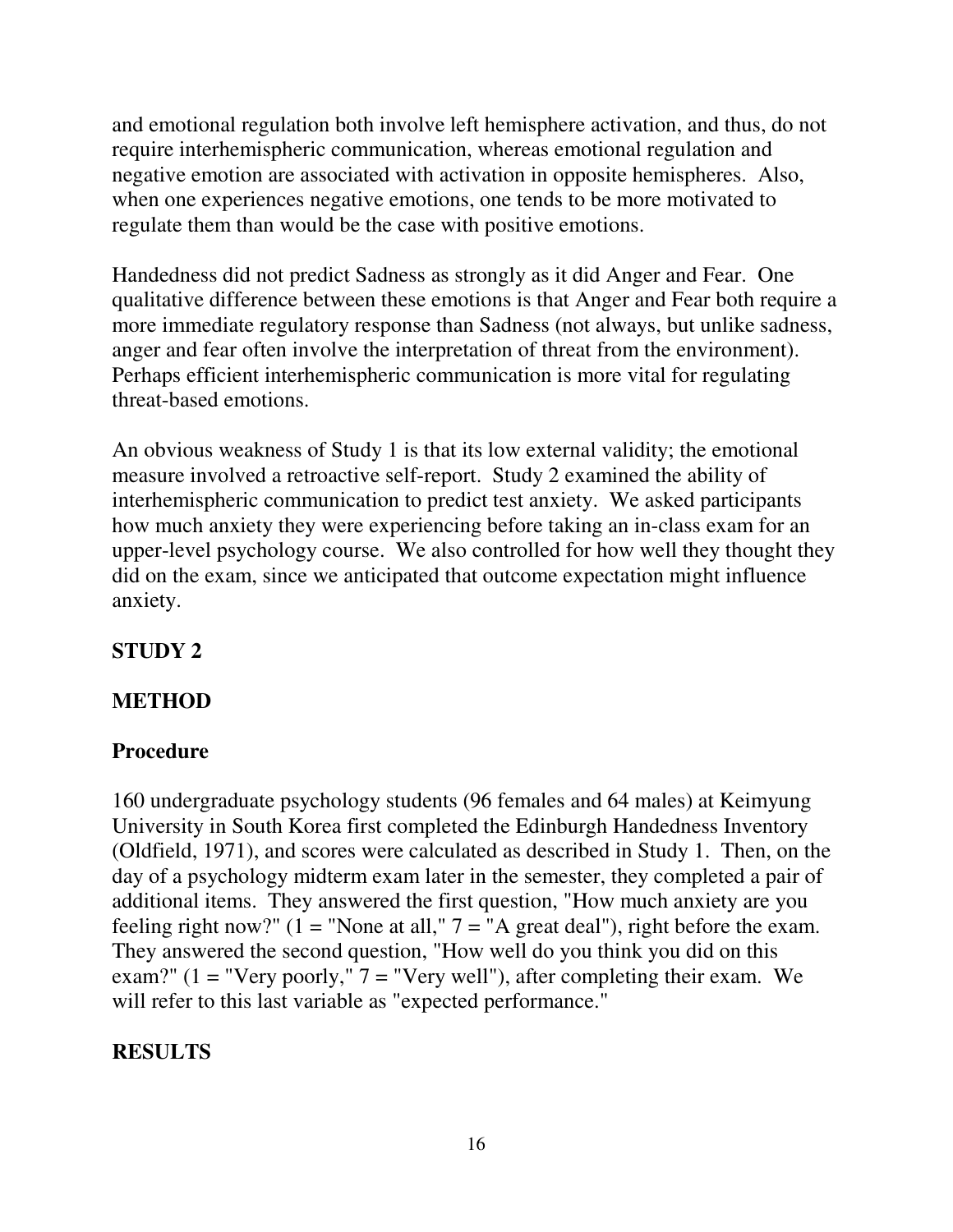Based on the ability of Handedness to predict fear contagion in Study 1, we expected Handedness to show a significant positive relationship with test anxiety. We entered Handedness ( $M = 71.02$ ,  $SD = 27.38$ , for the current sample) as a predictor variable in a linear regression, along with scores on the expected performance variable and their actual percent scores on the test. Self-reported anxiety was the outcome variable ( $M = 4.70$ ,  $SD = 1.65$ ). Only Handedness proved to be a significant predictor of test anxiety,  $t(157) = 2.03$ , *beta* = .16,  $p < .05$ , with strong-handed individuals showing more test anxiety.

#### **DISCUSSION**

Study 2 replicated the finding that greater interhemispheric communication (operationalized by Handedness scores) was associated with greater intensity of one's subjective emotional experience (operationalized by self-reported test anxiety). This relationship between handedness and negative emotion fits the hypothesis that interhemispheric communication facilitates effective emotional regulation of negative emotional experiences. Alternative explanations for the results could be that, instead of strong-handedness being associated with weaker regulatory ability, strong-handed people may experience greater physiological arousal to an emotional state than mixed-handed people or may be more aware of their own physiological arousal. However, Greenberg and Vandekerckhove (2008) argue that all emotions are regulated in that our behavioral, attentional, and perceptual tendencies dictate the situations we expose ourselves to and how we interpret those situations. In other words, we are constantly utilizing some sort of regulation process whenever we have an emotional experience. That being said, a more direct test of the primary hypothesis (that greater interhemispheric communication leads to greater regulatory ability) is certainly in order.

The next step in this line of research would involve participants engaging in an emotion-eliciting task and asking half of the sample to regulate their emotional states in order to see whether mixed-handed individuals are superior regulators while using specific strategies, or whether strong-handed controls are just more emotionally reactive. Although it would be inappropriate to use such a design to examine test anxiety, perhaps one could use something like the stressful anagram task described in a study by MacLeod and others (2002).

A final implication of these studies is methodological. Handedness is an easily calculated individual difference worth accounting for in emotional regulation research. Further, much of the research examining the link between hemispheric laterality and emotion has featured only strongly right-handed participants.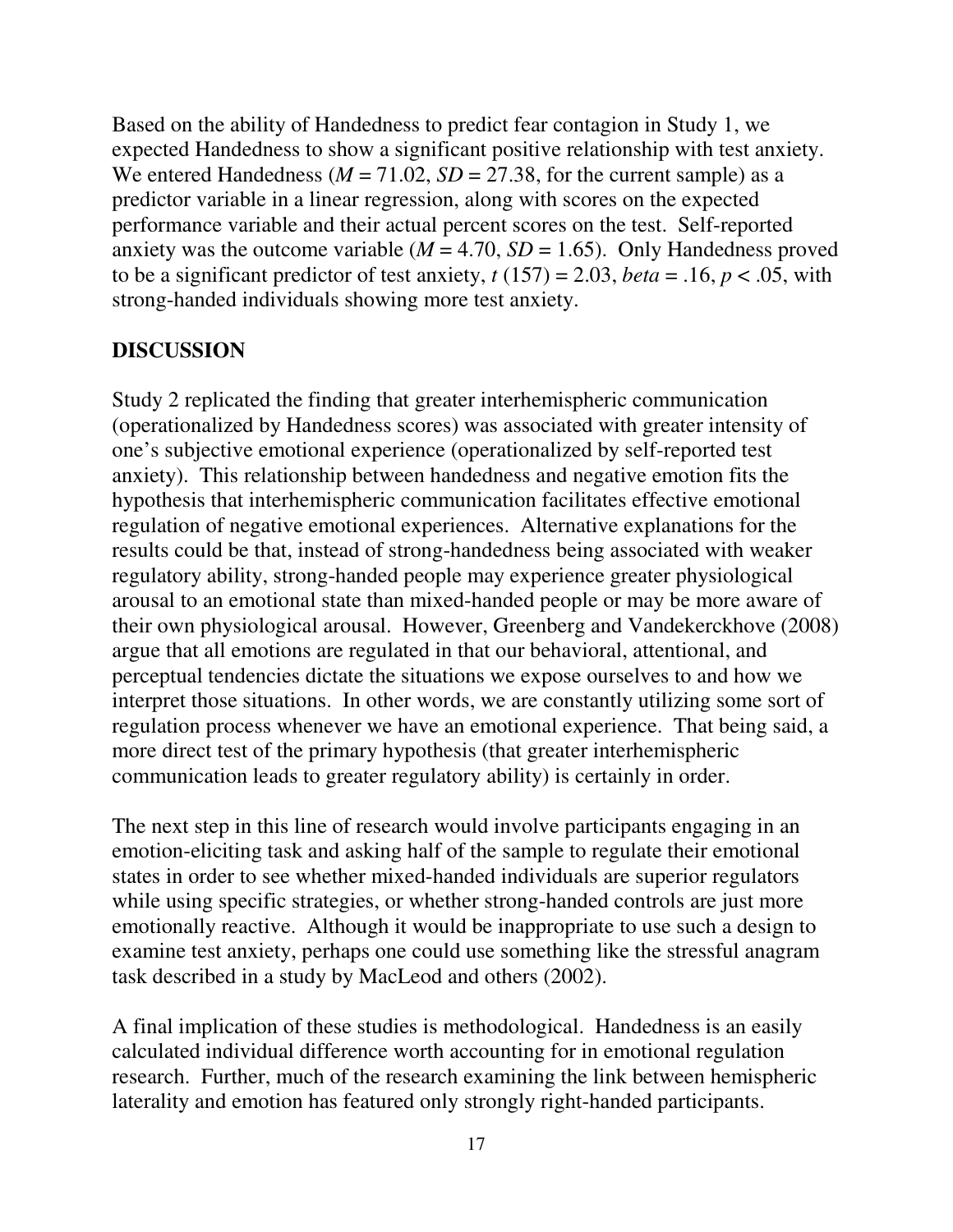However, if this emotional regulation system differs based on interhemispheric communication, more comprehensive analyses should be conducted. Given that the field of psychology stresses the necessity of diverse populations of participants and warns against overgeneralizations, it seems appropriate that these theories of functional neurology would account of the other half of the population.

#### **REFERENCES**

Bakan, P. 1969. "Hypnotizability, laterality of eye-movements, and functional brain asymmetry," *Perceptual and Motor Skills,* 28: 927-932.

Borod, J.C. 1992. "Interhemispheric and intrahemispheric control of emotion: A focus on unilateral brain damage," *Journal of Consulting and Clinical Psychology,*  60: 339-348.

Bryden, M.P. 1982. *Laterality*. New York: Academic Press.

Canli, T., Desmond, J.E., Zhao, Z., Glover, G., & Gabrieli, J.D. 1998. "Hemispheric asymmetry for emotional stimuli detected with fMRI," *NeuroReport,*  9: 3233-3239.

Cherbuin, N., & Brinkman, C. 2006. "Hemispheric interactions are different in left-handed individuals," *Neuropsychology,* 20: 700-707.

Christman, S.D. 1995. Independence versus integration of right and left hemisphere processing: Effects of handedness. In F. L. Kitterle (Ed.), *Hemispheric Communication: Mechanisms and Models* (pp. 231-253). Hillsdale, NJ: Lawrence Erlbaum Associates Inc.

Davidson, R.J., & Fox, N.A. 1982. "Asymmetrical brain activity discriminates between positive versus negative affective stimuli in human infants," *Science,* 218: 1235-1237.

Davidson, R.J., & Fox, N.A. 1988. Cerebral asymmetry and emotion: Developmental and individual differences. In D.L Molfese & S.J. Segalowitz (Eds.), *Brain Lateralization in Children: Developmental Implications* (pp.191- 206). New York: The Guilford Press.

Davidson, R.J. 2000. "Affective style, psychopathology and resilience: Brain mechanisms and plasticity," *American Psychologist,* 55: 1193-1214.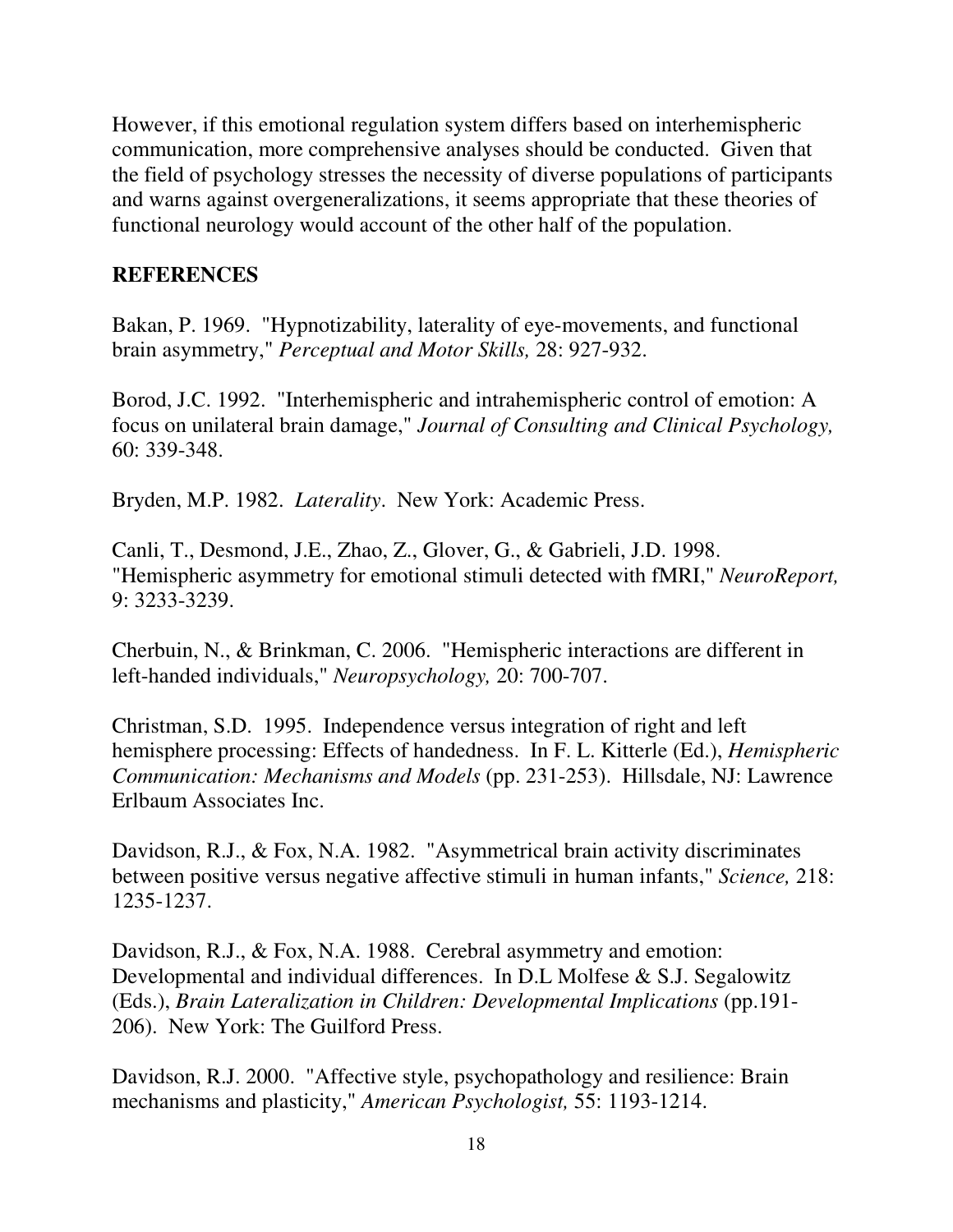Doherty, R.W. 1997. "The Emotional Contagion Scale: A measure of individual differences," *Journal of Nonverbal Behavior,* 21: 131-154.

Fischer, K.W., Shaver, P.R., & Carnochan, P. 1990. "How emotions develop and how they organize development," *Cognition & Emotion,* 4: 81-127.

Fox, N.A., & Davidson, R.J. 1986. "Taste-elicited changes in facial signs of emotion and the asymmetry of brain electrical activity in human newborns," *Neuropsychologia,* 24: 417-422.

Fox, N.A., & Davidson, R.J. 1988. "Patterns of brain electrical activity during facial signs of emotion in 10-month-old infants," *Developmental Psychology, 24,*  230-236.

Galin, D. (1974). "Implications for psychiatry of left and right cerebral specialization," *Archives of General Psychiatry,* 31: 572-582.

Greenberg, L., & Vandekerckhove, M. 2008. Emotional experience, expression, and regulation in the psychotherapeutic processes. In M. Vandekerckhove, C. von Scheve, S. Islmer, S. Jung, & S. Kronast (Eds.), *Regulating Emotions: Culture, Social Necessity, and Biological Inheritance* (pp. 240-268). Malden, MA: Blackwell Publishing.

Grolnick, W.S., Bridges, L.J., & Connell, J.P. 1996. "Emotion regulation in twoyear-olds: Strategies and emotional expression in four contexts," *Child Development,* 67: 928-941.

Harmon-Jones, E., Sigelman, J.D., Bohlig, A., & Harmon-Jones, C. 2003. "Anger, coping, and frontal cortical activity: The effect of coping potential on angerinduced left-frontal activity," *Cognition and Emotion,* 17: 1-24.

Hatfield, E., Cacioppo, J., & Rapson, R.L. 1992. Emotional Contagion. In M. Clark (Ed.), *Review of Personality and Social Psychology: Vol. 14. Emotion and Social Behavior* (pp. 151-177). Newbury Park, CA: Sage.

Hatfield, E., Cacioppo, J., & Rapson, R.L. 1994. *Emotional Contagion*. New York: Cambridge University Press.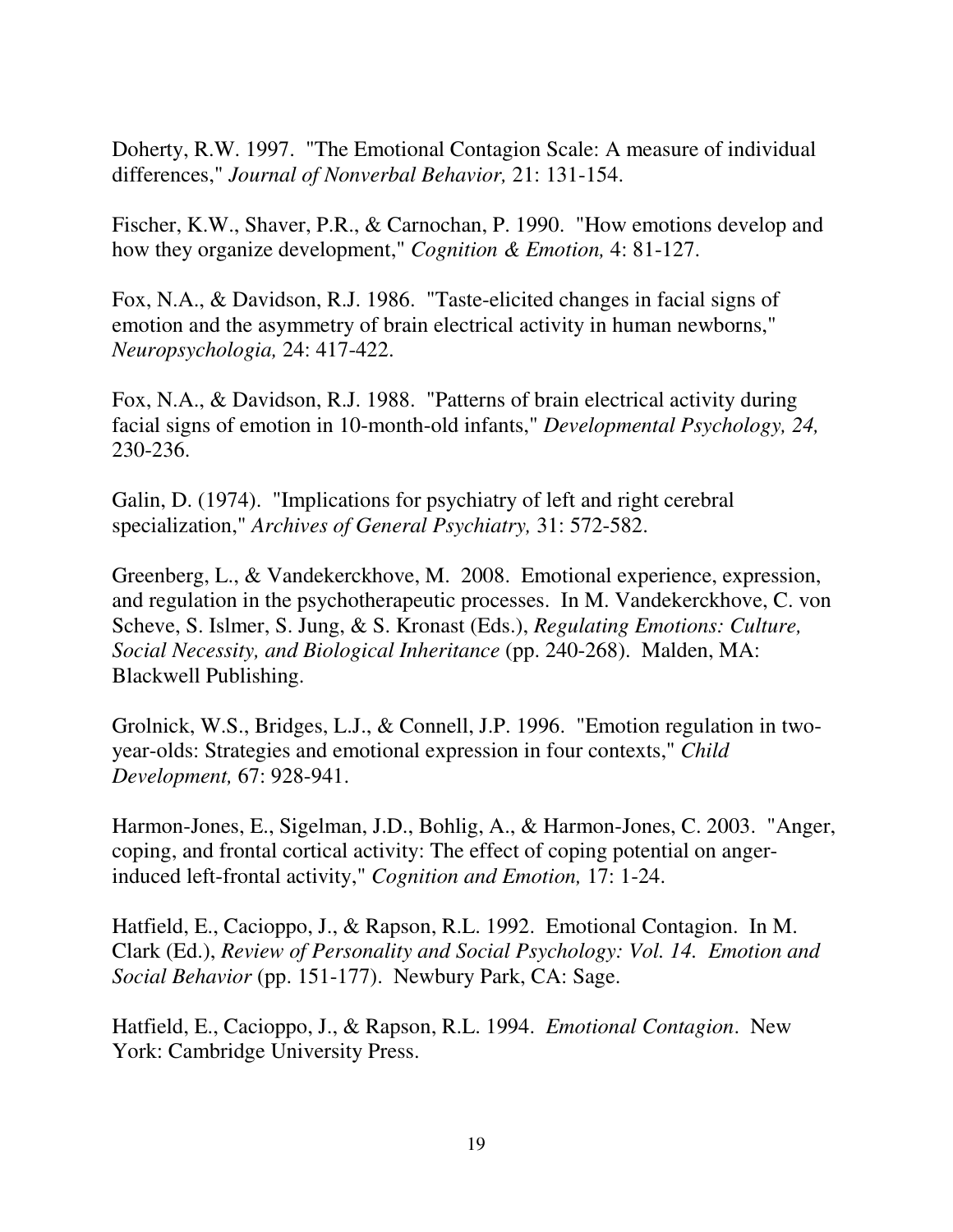Heller, W., Koven, N.S., & Miller, G.A. 2003. Regional brain activity in anxiety and depression, cognition/emotion interaction, and emotion regulation. In K. Hugdahl and R.J. Davidson (Eds.), *The Asymmetrical Brain* (pp. 533-564)*.* Cambridge, MA: MIT Press.

Izard, C.E. 1991. *The Psychology of Emotion*. New York: Plenum.

Lewis, M., Sullivan, M.W., Stranger, C., & Weiss, M. 1989. "Self-development and self-conscious emotions," *Child Development,* 60: 146-156.

MacLeod, C., Rutherford, C., Campbell, L., Ebsworthy, G., & Holker, L. 2002. "Selective attention and emotional vulnerability: Assessing the causal basis of their association through the experimental manipulation of attentional bias," *Journal of Abnormal Psychology,* 111: 107-123.

Mangelsdorf, S.C., Shapiro, J.R., & Marzolf, D. 1995. "Developmental and temperamental differences in emotion regulation in infancy," *Child Development,*  66: 1817-1828.

O'Doherty, J., Kringelbach, M.L., Rolls, E.T., Hornak, J., & Andrews, C. 2001. "Abstract reward and punishment representations in the human orbitofrontal cortex," *Nature Neuroscience,* 4: 95-102.

Oldfield, R.C. 1971. "The assessment and analysis of handedness: The Edinburgh Inventory," *Neuropsychologia,* 9: 97-114.

Pizzagalli, D., Shackman, A.J., & Davidson, R.J. 2003. The functional neuroimaging of human emotion: Asymmetric contributions of cortical and subcortical circuitry. In K. Hugdahl and R.J. Davidson (Eds.), *The Asymmetrical Brain* (pp. 511-532)*.* Cambridge, MA: MIT Press.

Silberman, E.K., & Weingartner, H. 1986. "Hemispheric lateralization of functions related to emotion," *Brain and Cognition,* 5: 322-353.

Sroufe, L.A. 1979. Socioemotional development. In J. Osofsky (Ed.), *Handbook of Infant Development*. New York: Wiley.

Thompson, R.A. 1998. Early sociopersonality development. In N. Eisenberg (Vol Ed.) & W. Damon (Series Ed.), *Handbook of Child Psychology, Vol. 3. Social, Emotional, and Personality Development* (5<sup>th</sup> ed., pp. 23-104). New York: Wiley.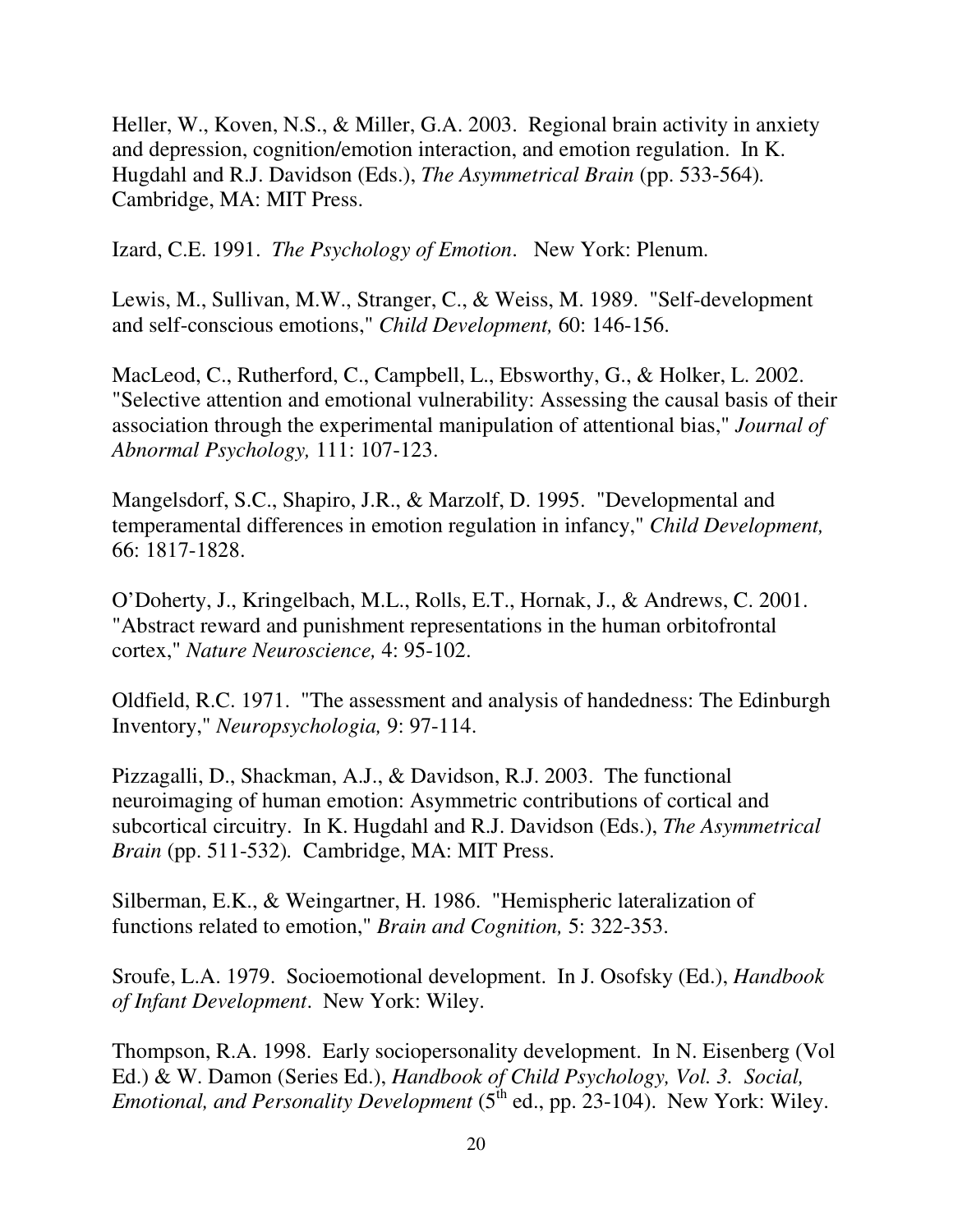Tucker, D.M. 1981. "Lateral brain function, emotion, and conceptualization," *Psychological Bulletin,* 89: 19-46.

Van der Knaap, L.J., & Van der Ham, I.J.M. 2011. "How does the corpus callosum mediate interhemispheric transfer? A review," *Behavioral Brain Research*, 223: 211-221.

## **APPENDIX A**

#### *Handedness Inventory*

Please indicate your preference in the use of hands for each of the following activities/objects by placing a check in the appropriate column

|                  | Always | <b>Usually</b> | N <sub>o</sub> | Usually | Always |
|------------------|--------|----------------|----------------|---------|--------|
|                  | Left   | Left           | Preference     | Right   | right  |
| Writing          |        |                |                |         |        |
| Drawing          |        |                |                |         |        |
| Spoon            |        |                |                |         |        |
| Open jars        |        |                |                |         |        |
| Toothbrush       |        |                |                |         |        |
| Throwing         |        |                |                |         |        |
| Broom (upper     |        |                |                |         |        |
| hand)            |        |                |                |         |        |
| Scissors         |        |                |                |         |        |
| Knife            |        |                |                |         |        |
| Striking a match |        |                |                |         |        |

Is your mother left-handed?

Is your father left-handed?

## **APPENDIX B**

#### *Emotional Contagion Scale*

This is a scale that measures a variety of feelings and behaviors in various situations. There are no right or wrong answers, so try very hard to be completely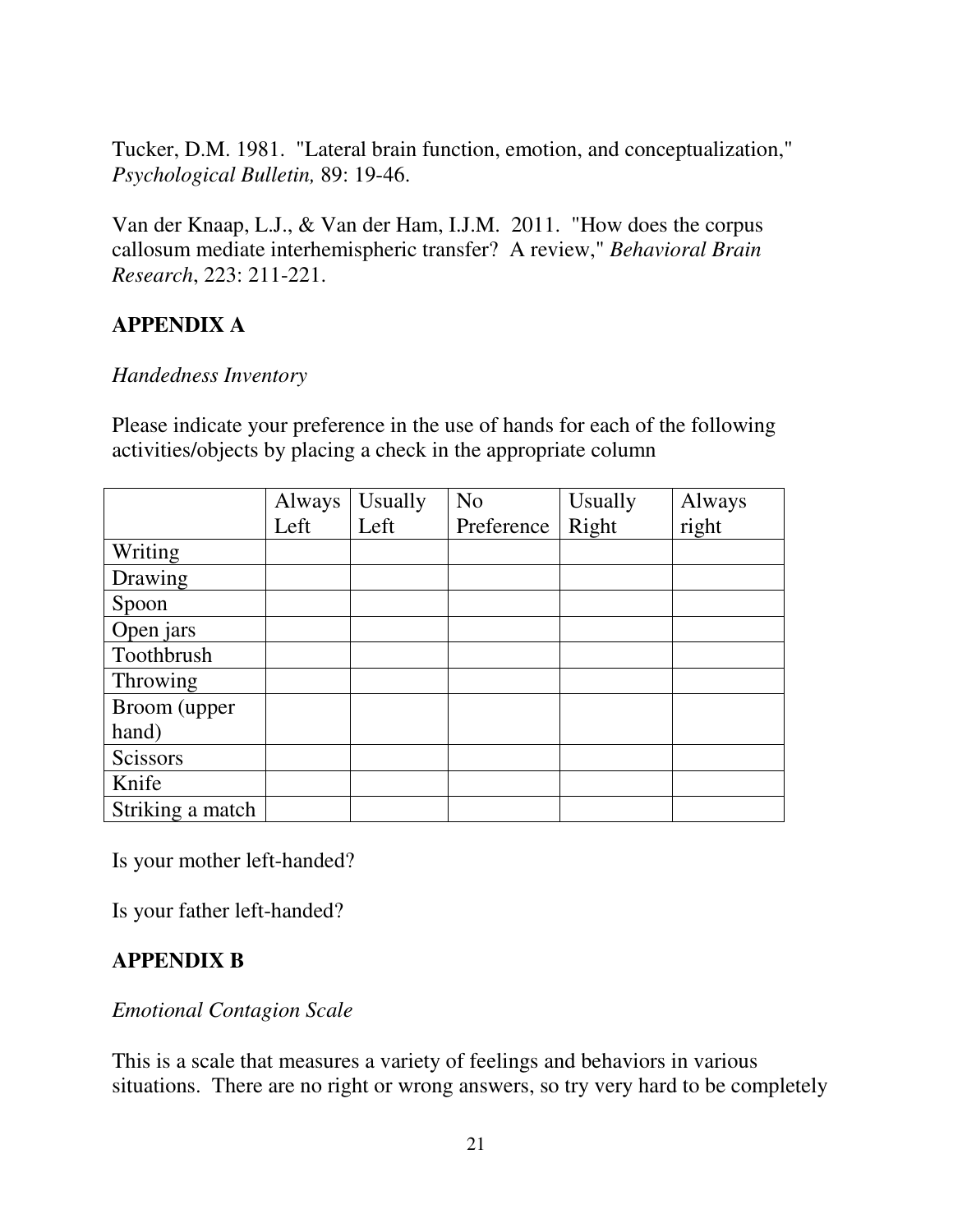honest in your answers. Results are *completely confidential.* Read each question and indicate the answer which best applies to you. Please answer each question very carefully. Thank you.

Use the following key:

- **5 = Always true of me**
- **4 = Often true of me**
- **3 = Usually true of me**
- **2 = Rarely true of me**
- **1 = Never true of me**

1) If someone I'm talking with begins to cry, I get teary-eyed.

2) Being with a happy person picks me up when I'm feeling down.

3) When someone smiles warmly at me, I smile back and feel warm inside.

- 4) I get filled with sorrow when people talk about the death of their loved ones.
- 5) I clench my jaws and my shoulders get tight when I see the angry faces on the news.
- 6) When I look into the eyes of the one I love, my mind is filled with thoughts of romance.
- 7) It irritates me to be around angry people.
- 8) Watching the fearful faces of victims on the news makes me try to imagine how they might be feeling.
- 9) I melt when the one I love holds me close.
- 10) I tense when overhearing an angry argument.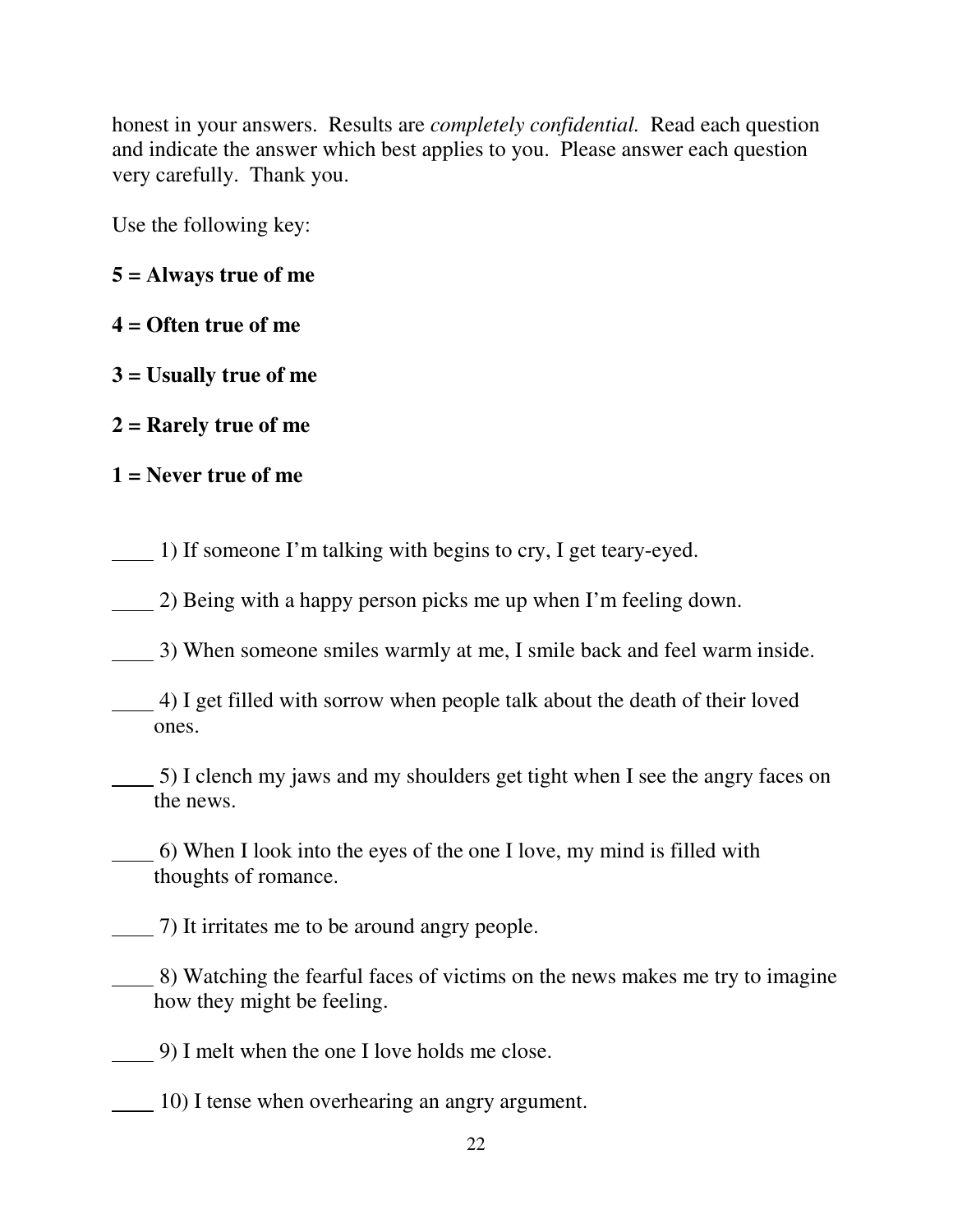11) Being around happy people fills my mind with happy thoughts.

 $12$ ) I sense my body responding when the one I love touches me.

 13) I notice myself getting tense when I'm around people who are stressed out.

 $\frac{14}{14}$  I cry at sad movies.

 15) Listening to the shrill screams of a terrified child in a dentist's waiting room makes me feel nervous.

#### **APPENDIX C**

|               |      | 2    | 3    |      | 5    | 6    | 7    |  |
|---------------|------|------|------|------|------|------|------|--|
| 1. Handedness | 1.00 |      |      |      |      |      |      |  |
| 2. Sadness    | .16  | 1.00 |      |      |      |      |      |  |
| 3. Anger      | .19  | .41  | 1.00 |      |      |      |      |  |
| 4. Fear       | .17  | .48  | .50  | 1.00 |      |      |      |  |
| 5. Love       | .08  | .27  | .23  | .15  | 1.00 |      |      |  |
| 6. Happiness  | .09  | .33  | .32  | .35  | .42  | 1.00 |      |  |
| 7. Negative   | .21  | .82  | .77  | .82  | .27  | .42  | 1.00 |  |
| 8. Positive   | .10  | .35  | .32  | .28  | .87  | .82  | .40  |  |

#### **APPENDIX D**

Table 2. *Correlation Table of Variables Used in Study 2* 

| 1. Handedness | 1.00   |      |       |  |
|---------------|--------|------|-------|--|
| 2. Expected   | $-.04$ | 1.00 |       |  |
| Performance   |        |      |       |  |
| 3. Actual     | $-.04$ | .25  | 1.00  |  |
| Performance   |        |      |       |  |
| 4. Anxiety    |        |      | - ()9 |  |